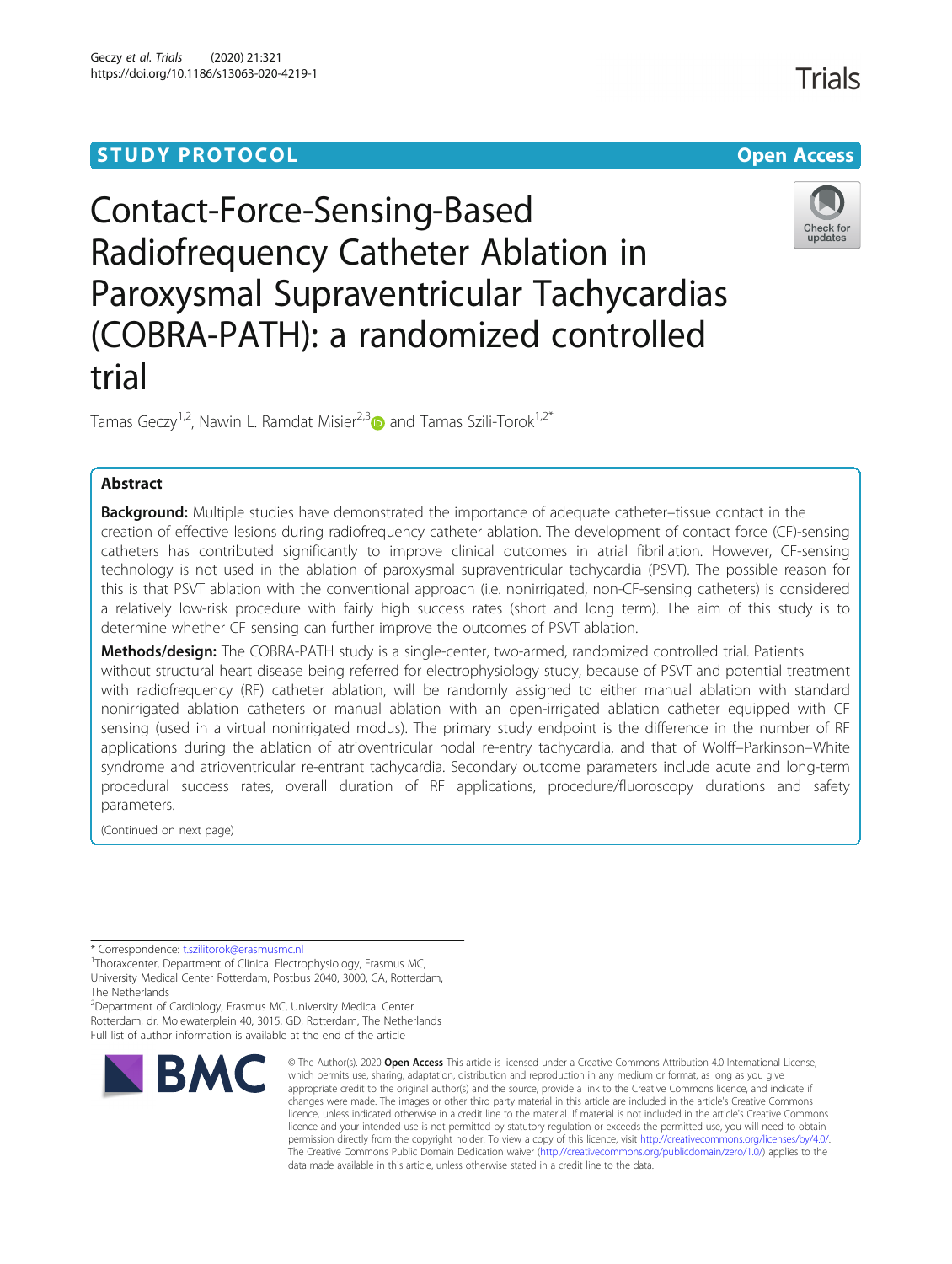#### <span id="page-1-0"></span>(Continued from previous page)

**Discussion:** We expect to see a reduced number/duration of RF applications required to achieve effective lesion creation, and consequently a decrease in total procedure/fluoroscopy times. Although a significant improvement in procedural success rates (acute/long term) might not be feasible to demonstrate (given the relatively high success rate of the standard ablation method), the possible decrease in procedure duration and the consequential reduction of radiation exposure has important clinical implications for both operators and patients undergoing the procedure.

Trial registration: ClinicalTrials, [NCT04078685](https://clinicaltrials.gov/ct2/show/NCT04078685). Retrospectively registered on 2 September 2019.

Keywords: Ablation, Contact force sensing, Supraventricular tachycardia

#### Background

Contact force (CF) is a relatively new technology that provides real-time feedback on catheter–tissue contact during radiofrequency (RF) ablation. There is compelling evidence that CF between the tip of the catheter and the target tissue within the cardiac chamber is a key factor for safe and effective lesion creation. Insufficient CF leads to ineffective lesion formation whereas excessive CF may result in procedural complications. Before the development of CF-sensing ablation catheters, operators could only rely on surrogate indicators of tissue contact, such as tactile feedback, intracardiac electrograms, baseline impedance, impedance change, electrode temperature and catheter location by fluoroscopy or electroanatomic mapping. These measures were less accurate and did not provide instant feedback on contact  $[1-3]$  $[1-3]$  $[1-3]$  $[1-3]$  $[1-3]$ .

Since the introduction of CF-sensing catheter ablation therapy, many studies have demonstrated the importance of this novel technology in the field of atrial fibrillation ablation, as presented in Table [1](#page-2-0) [[1,](#page-9-0) [4](#page-9-0)–[19](#page-9-0)]. These investigations demonstrated that CF-sensing improves the recurrence rate, significantly reducing the total procedure, ablation times and fluoroscopy times in comparison with conventional therapy. Moreover, based on the findings of these clinical trials, important CF parameters have been determined and introduced into clinical practice guidelines for atrial fibrillation ablation, such as minimum CF, target CF, minimum force–time integral (FTI), continuity index (CI) and lesion-size index (LSI) [[7,](#page-9-0) [17,](#page-9-0) [19\]](#page-9-0).

Despite compelling evidence in atrial fibrillation ablation, no randomized controlled clinical trial has yet assessed the feasibility of CF sensing in the ablation of (paroxysmal) supraventricular tachycardia ((P)SVT). The relatively high success rate of SVT ablations using the conventional (non-CF-based) methodology might have contributed to this virtual ignorance of CF sensing for these procedures. The acute success rates of catheter ablation of atrioventricular nodal re-entry tachycardia (AVNRT) and of accessory pathway ablations (i.e. Wolff–Parkinson–White syndrome–atrioventricular reentry tachycardia; WPW-AVRT) with the conventional

(non-CF-based) approach has been reported to be 96– 97% and 93% respectively, whereas the recurrence rate of AVNRT ablation is approximately 5% and that of WPW-AVRT ablation is around 8% [\[20](#page-10-0)–[25\]](#page-10-0). Furthermore, in contrast to atrial fibrillation ablation, the ablation target in (P)SVT usually comprises a much smaller area of myocardial tissue (slow pathway, accessory pathways, cavotricuspid isthmus or an atrial focus). Another more practical reason for the virtual ignorance of CF sensing in (P)SVT might be the nonavailability of CFsensing technology in conventional nonirrigated ablation catheters.

The aim of this randomized controlled trial (RCT) is to demonstrate the superiority of the CF-sensing-based approach compared to the conventional (non-CF-sensing) approach in the catheter ablation of PSVTs by assessing the improvement in the number of RF applications, and to prove the safety of the open-irrigated, CFsensing ablation catheters.

#### Methods/design

#### Study design

The COBRA-PATH study is a prospective, singlecenter, randomized controlled trial. Patients will be randomized to ablation using a standard (noncontact force-sensing) catheter or ablation using a contact force-sensing catheter (Fig. [1](#page-3-0)). The follow-up period is 12 months from the index procedure. All operators in the electrophysiology center of Erasmus MC have significant experience in (P)SVT ablation (more than 200 PSVT ablations). The protocol follows the Standard Protocol Items: Recommendations for Interventional Trials (SPIRIT) 2013 Statement. The SPIRIT 2013 Checklist is provided in Additional file [1.](#page-9-0) Enrolment, intervention and assessment according to the time schedule of the study are presented in the SPIRIT figure in Additional file [2](#page-9-0).

#### Study population

All patients without structural heart disease being referred to participating centers for standard electrophysiological study either because of pre-excitation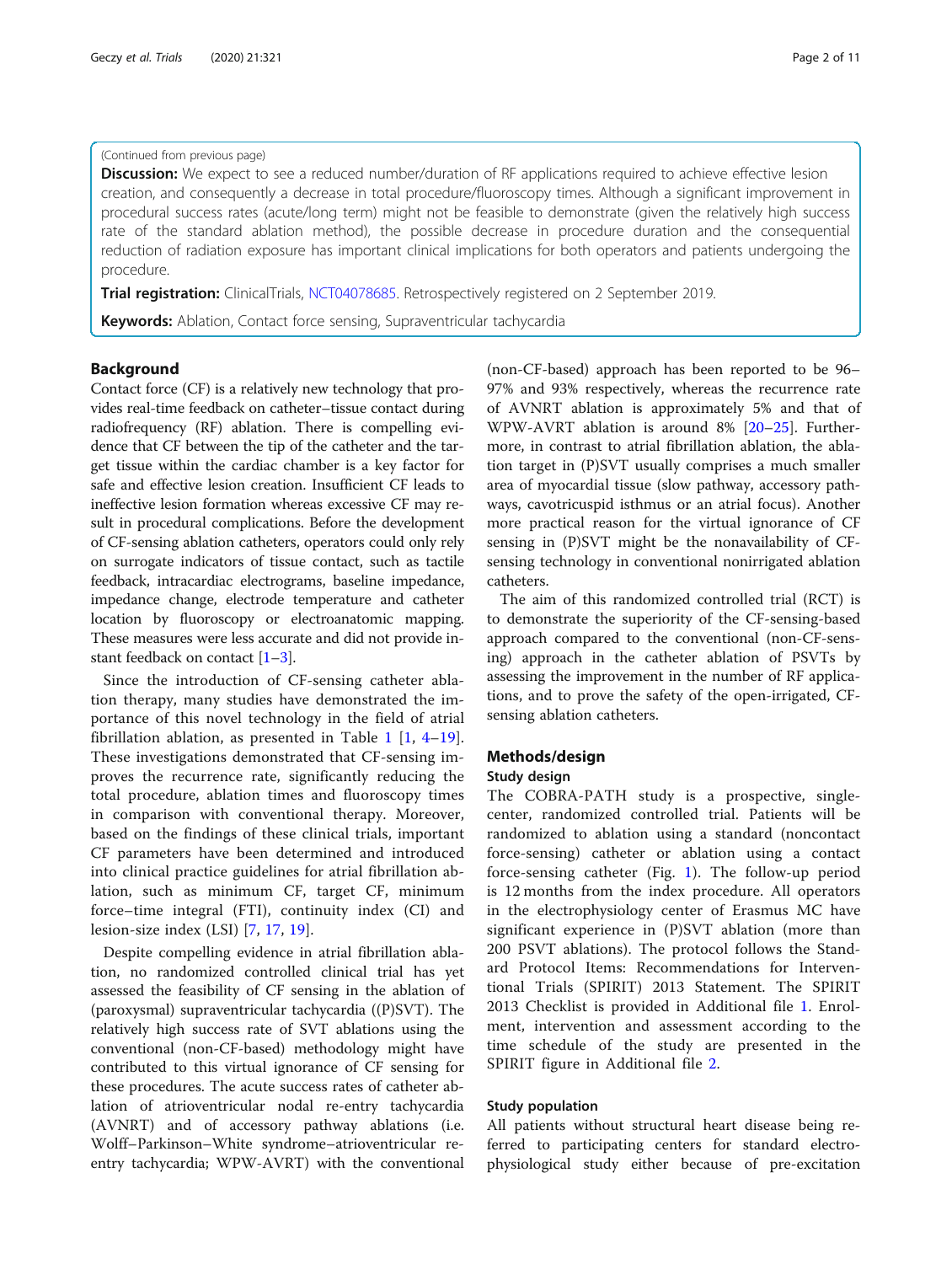<span id="page-2-0"></span>

| Table 1 Clinical studies on catheter ablations with contact force (CF)-sensing catheters in patients with atrial fibrillation |  |  |
|-------------------------------------------------------------------------------------------------------------------------------|--|--|
|-------------------------------------------------------------------------------------------------------------------------------|--|--|

| Study                                | Year Type of study                                                 | Number of patients |                               | Follow-up Ablation |                                                                                                 | CF catheter                               |
|--------------------------------------|--------------------------------------------------------------------|--------------------|-------------------------------|--------------------|-------------------------------------------------------------------------------------------------|-------------------------------------------|
|                                      |                                                                    | CF                 | Control                       | (months)           |                                                                                                 |                                           |
| Martinek et al. [4]                  | 2012 Prospective<br>nonrandomized study                            | 25                 | 25                            | n/a                | Circumferential PVI                                                                             | ThermoCool SmartTouch                     |
| Kuck et al. [5]<br>(TOCCATA)         | 2012 Prospective<br>nonrandomized study                            | 72                 | n/a                           | 12                 | Circumferential PVI<br>Right-sided SVT ablation                                                 | <b>TactiCath</b>                          |
| Reddy et al. [6]<br>(TOCCATA)        | 2012 Prospective<br>nonrandomized study                            | 32                 | n/a                           | 12                 | Circumferential PVI                                                                             | <b>TactiCath</b>                          |
| Neuzil et al. [7]<br>(EFFICAS I)     | 2013 Prospective<br>nonrandomized study                            | 46                 | n/a                           | 3                  | Circumferential PVI plus<br>remapping at 3 months                                               | <b>TactiCath</b>                          |
| Casella et al. [8]                   | 2014 Randomized<br>controlled trial                                | 20                 | 35                            | 12                 | Circumferential PVI                                                                             | TactiCath or Contact<br>Therapy Cool Path |
| Andrade et al. [9]                   | 2014 Prospective<br>nonrandomized study                            | 25                 | 50                            | 13.3               | Circumferential PVI                                                                             | ThermoCool SmartTouch                     |
| Kimura et al. [10]                   | 2014 Randomized<br>controlled trial                                | 19                 | 19                            | 6.7                | Circumferential PVI                                                                             | ThermoCool SmartTouch                     |
| Marijon et al. [11]                  | 2014 Prospective<br>nonrandomized study                            | 30                 | 30                            | 12                 | Circumferential PVI                                                                             | ThermoCool SmartTouch                     |
| Natale et al. [12]<br>(SMART AF)     | 2014 Prospective<br>nonrandomized study                            |                    | 161 n/a                       | 6                  | Circumferential PVI plus<br>possible linear ablations and<br>CFAE. CTI line if patient with AFL | ThermoCool SmartTouch                     |
| Sciarra et al. [13]                  | 2014 Prospective<br>nonrandomized study                            | 21                 | 21                            | 2.5                | Circumferential PVI                                                                             | ThermoCool SmartTouch                     |
| Wakili et al. [14]                   | 2014 Prospective<br>nonrandomized study                            | 32                 | 35                            | 12                 | Circumferential PVI                                                                             | <b>TactiCath</b>                          |
| Wutzler et al. [15]                  | 2014 Prospective<br>nonrandomized study                            | 31                 | 112                           | 12                 | Circumferential PVI                                                                             | <b>TactiCath</b>                          |
| Jarman et al. [16]                   | 2015 Retrospective case-<br>control study                          |                    | 200 400                       | 11.4               | PVI <sup>a</sup>                                                                                | ThermoCool SmartTouch                     |
| Ullah et al. [1]                     | 2014 Prospective<br>nonrandomized study                            | 50                 | 50                            | 12                 | PVI or WACA plus CTI plus mitral<br>isthmus plus roof lineb                                     | ThermoCool SmartTouch                     |
| Kautzner et al. [17]<br>(EFFICAS II) | 2015 Prospective<br>nonrandomized study                            | 24                 | 26 patients<br>from EFFICAS I | 3                  | Circumferential PVI plus<br>remapping at 3 months                                               | <b>TactiCath</b>                          |
|                                      | Sigmund et al. [18] 2015 Prospective case-matched<br>control trial | -99                | 99                            | 12                 | Circumferential PVI plus linear<br>ablation plus CFAE <sup>c</sup>                              | ThermoCool SmartTouch                     |
| Reddy et al. [19]<br>(TOCCA-STAR)    | 2015 Randomized<br>controlled trial                                |                    | 146 134                       | 12                 | Circumferential PVI plus possible<br>linear ablations and CFAE. CTI line<br>if patient with AFL | TactiCath                                 |

<sup>a</sup>For paroxysmal atrial fibrillation (AF), additional linear ablation was performed only exceptionally; nonparoxysmal AF, use of additional lesions varied by operator, including linear lesions at the roof, mitral isthmus, posterior wall and CTI, targeting of complex fractionated electrograms, and ablation at the endocardial and epicardial aspects of the coronary sinus

<sup>b</sup>CTI line added in patients with AFL hx; if remained in AF, linear lesions added at mitral isthmus and roof, both point-to-point and drag c PVI only, PVI with lines, PVI with lines and CFAE, and PVI with CFAE

AFL atrial flutter, hx history n/a not applicable, PVI pulmonary vein isolation, SVT supraventricular tachycardia, CTI cavotricuspid isthmus isolation, CFAE Complex Fractionated Atrial Electrograms, WACA wide antral circumferential ablation

detected on 12-lead surface ECG or because of palpitations associated with documented narrow-complex tachycardia (or clinical signs highly suggestive of the palpitation being associated with PSVT: sudden onset and termination of rapid and regular palpitations—the palpitations can usually be terminated with Valsalva maneuver or carotid sinus massage) will be eligible. In addition, in order to be eligible for participating in the trial, an electrophysiology study must identify AVNRT or WPW-

AVRT (see clarification in the following) as the underlying arrhythmia mechanism [[26](#page-10-0)–[29](#page-10-0)]. In order to be included in the study, a subject must meet all of the following criteria:

• Referral for electrophysiology study because of preexcitation on 12-lead surface ECG and/or documented (or suspected) symptomatic PSVT: palpitations associated with narrow-complex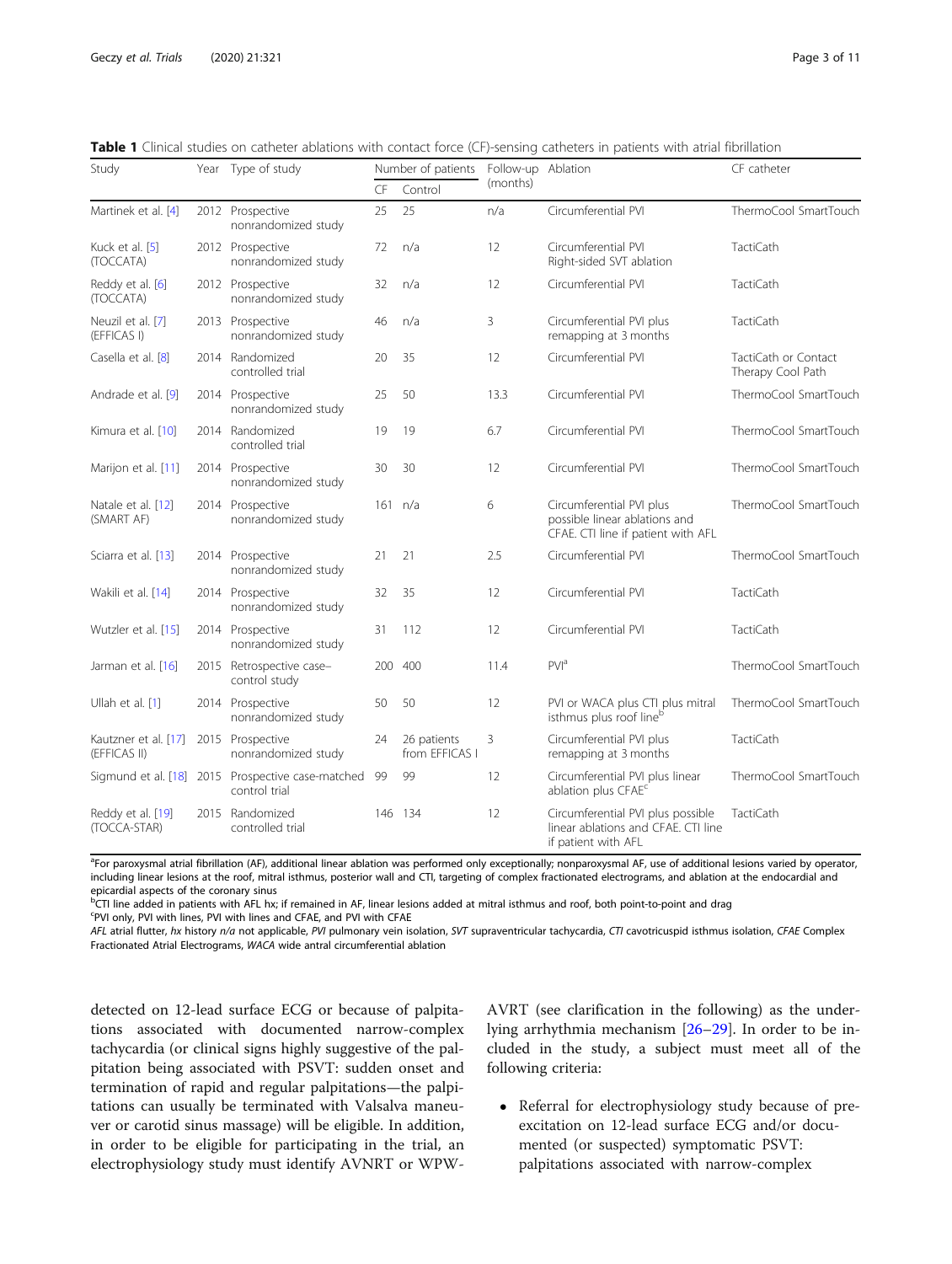<span id="page-3-0"></span>

paroxysmal supraventricular tachycardia, SAE serious adverse event, WPW-AVRT Wolff–Parkinson–White syndrome–atrioventricular re-entrant tachycardia

tachycardia (≥ 1 episode) documented by a 12-lead electrogram, Holter monitoring, trans-telephonic event recorder, telemetry strip or implanted device (implantable loop recorder, pacemaker) within 12 months prior to referral to EPS; or frequent

symptoms of palpitation (within 12 months prior to referral) associated with clinical signs highly suggestive of PSVT—sudden onset and termination of rapid (and regular) palpitations usually accompanied with neck pulsation and/or dizziness,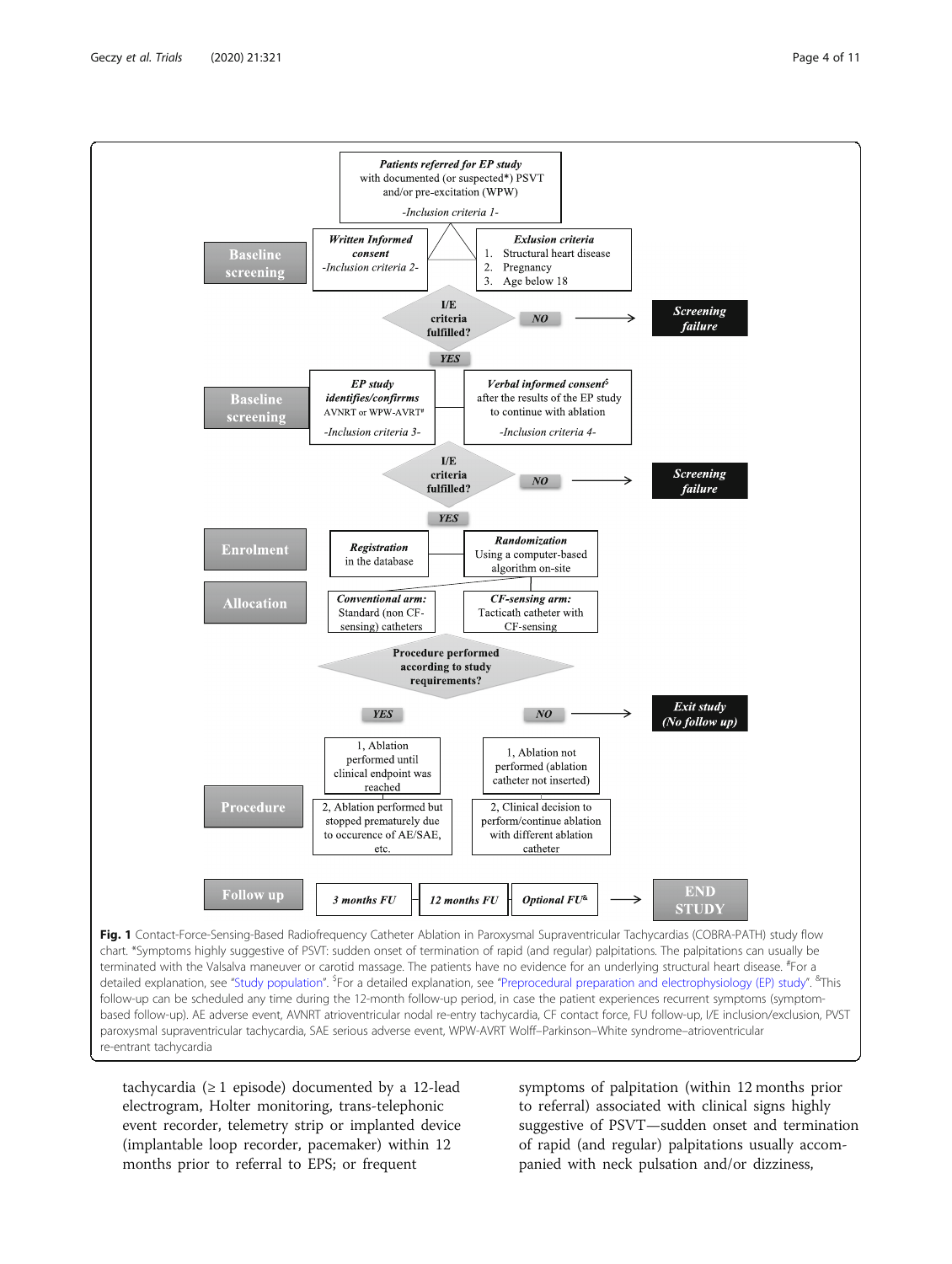termination with Valsalva maneuver or carotid sinus massage, and no evidence for an underlying structural heart disease

- Identification of AVNRT or WPW-AVRT (with manifest or concealed accessory pathway) during standard EP study
- Verbal consent to continue with ablation therapy after the diagnostic steps of the EPS identified the aforementioned arrhythmia mechanisms, and after the patient received sufficient information about the benefits and potential risks of the ablative treatment of the individual arrhythmia substrate
- Informed written consent to being included in the study

A potential subject who meets any of the following criteria will be excluded from participating in this study:

- Evidence of structural heart disease and/or myocardial ischemia
- Pregnancy (and lack of exclusion of potential pregnancy)
- Age below 18 years

In this study protocol, we use the term WPW-AVRT to describe the following disease entities:

- 1. Patients with evidence of a manifest accessory pathway (i.e. pre-excitation on surface ECG and/ or findings supporting anterograde conduction over an accessory pathway during standard EP study) who also present with documented narrow (or wide)-complex tachycardia, which proves to be orthodromic (or antidromic) AVRT by the EP study. (Note: antidromic AVRT is a quite rare entity.)
- 2. Patients presenting with documented orthodromic AVRT using a concealed bypass tract (accessory pathway conducting only in the retrograde direction).
- 3. Patients who possess a manifest accessory pathway (pre-excitation on ECG and/or evidence for anterograde conduction during EP study; similar to group 1) but have never experienced palpitations and have no prior documentation of tachycardia. In these patients, RF ablation of the accessory pathway will be offered for those individuals who possess a manifest accessory pathway with an anterograde ERP less than 240 ms, and/or for whom EP study identifies a reproducibly inducible AVRT. These patients can be enrolled in our study, even if no tachycardia had been experienced or documented in the past.

#### Ethics

The study protocol was approved in September 2017 by the Medical Research Ethics Committee (2017-394) of Erasmus Medical Center in Rotterdam, the Netherlands. Patient inclusion began in June 2018 and is still ongoing. Written informed consent has and will be obtained from each participant.

#### Primary and secondary outcome parameters

The primary outcome of this study is the number of radiofrequency ablations during the ablation procedures of AVNRT and WPW-AVRT. The secondary outcome parameters are overall duration of radiofrequency applications, acute procedural success/failure, fluoroscopy time, total procedural duration, (serious) adverse events and long-term procedural success. The following additional characteristics and parameters are collected and investigated during the study: baseline demographic characteristics of patients, previous antiarrhythmic drug treatment, history of cardiac arrhythmias (first onset of PSVT, and other possible associated arrhythmias, e.g. atrial fibrillation, atrial flutter, premature ventricular contraction, (non)-sustained VT) and prior ablation history.

#### Study groups and randomization process

Consecutive patients on the waiting/referral list for PSVT ablations (referred to our tertiary center by other hospitals) will be screened for eligibility by dedicated study coordinators. When they meet the inclusion criteria, the patients will be enrolled in the study (as depicted in the flowchart for the study; see Fig. [1\)](#page-3-0). After enrolment, patients will be allocated a unique study subject number in chronologically ascending order. Subsequently, they will be randomized to two treatment arms: the "CF-sensing" arm, ablation with a CF-sensing ablation catheter; and the "conventional" arm, standard ablation approach using a conventional (noncontact force-sensing) ablation catheter. Randomization will be performed by a computer-generated program (ALEA) based on a block randomization protocol using a block size factor of four. Randomization into the two treatment arms will be carried out with a 1:1 randomization ratio (50% probability for both treatment arms). The process of randomization will follow the general concepts of allocation concealment by incorporating the following prerequisites into the conduct of randomization: the EP specialists performing the ablation procedures do not have knowledge on the method of randomization utilized in the study; the EP specialists performing the ablation procedures do not keep a record of the results of randomization during previous ablation procedures; withdrawal from enrolment and randomization after the initial screening process and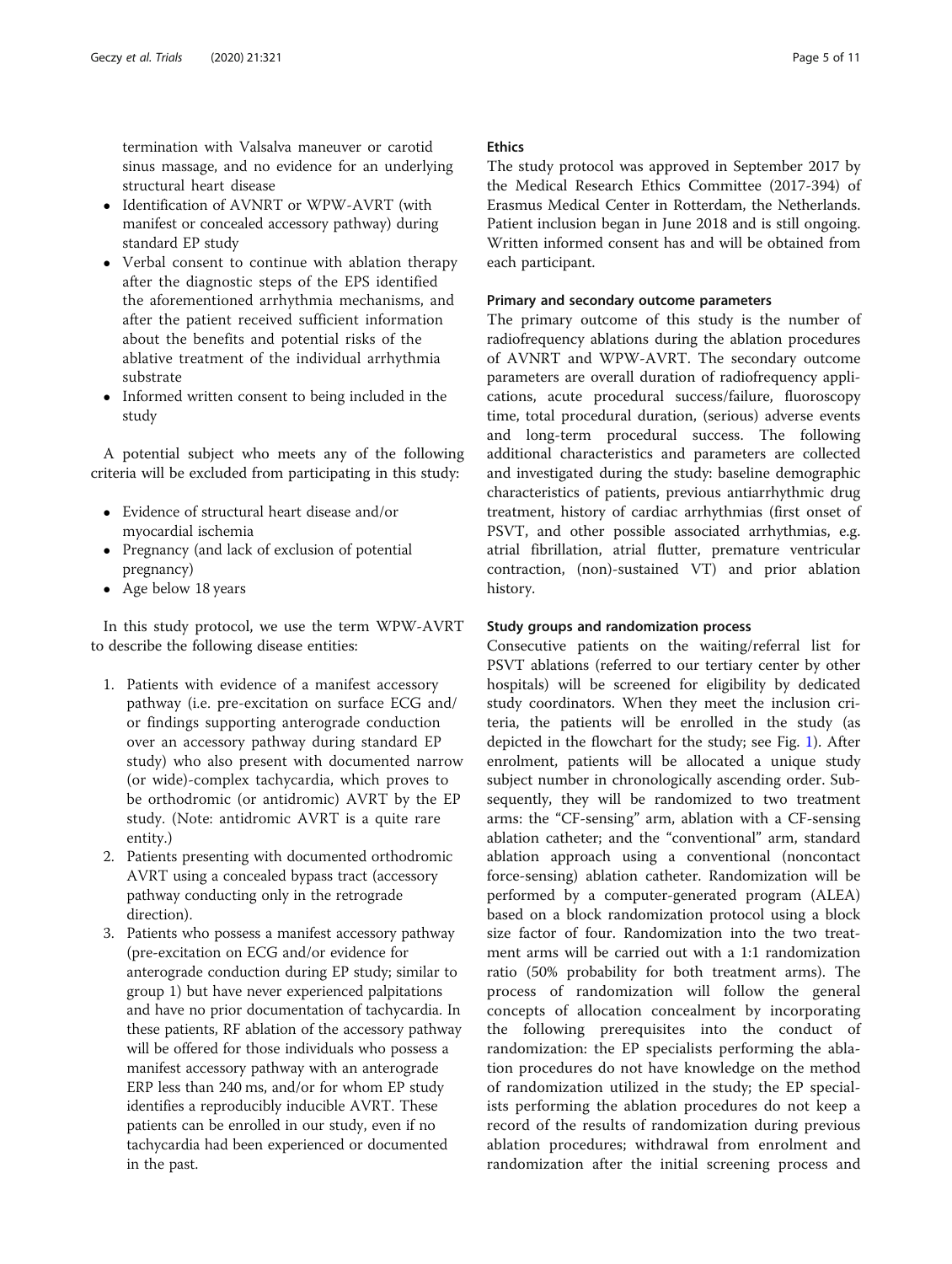<span id="page-5-0"></span>the subsequent EP study (that was positive for AVNRT or WPW-AVRT) must be explained thoroughly in the official clinical report by the treating specialist; the person in charge of the randomization process will not be the treating physician and neither will he/she be involved in the patient selection process; and the person in charge of the randomization will be contacted (over the telephone) by the treating specialist after the diagnostic part of the procedure has been completed. Stratification for study specific factors will not be conducted. The study will be performed in an open-label fashion: neither the patient nor the electrophysiologist (performing the procedure) will be blinded for the specific type of procedure.

#### Electrophysiology procedure and catheter ablation Preprocedural preparation and electrophysiology (EP) study

The procedures are performed under local anesthesia. In the case of a patient on anticoagulation therapy, this is decreased/discontinued before the procedure according to local guidelines. Antiarrhythmic medication is stopped 5 days before the procedure. The diagnostic EP study is implemented according to standard protocols for diagnosing SVTs: vascular access is created with femoral venous puncture and multipolar diagnostic catheters are placed in standard locations within the cardiac chambers: the coronary sinus, the right ventricle and the region of the bundle of His. Intravenous heparin is used during the procedure for anticoagulation (guided by the activated clotting time when necessary). Standard pacing maneuvers (atrial/ventricular extrastimulus testing, atrial/ventricular incremental pacing and specific pacing maneuvers to assess accessory pathway conduction and to induce and analyze SVTs) are performed to confirm the diagnosis of AVNRT or WPW-AVRT. After confirming the diagnosis of AVNRT/WPW-AVRT, the operator informs the patients about the specific diagnosis and briefly describes the expected success rates and safety concerns regarding the ablation of the particular subtype of arrhythmia substrate. Next, in order to continue with ablation, verbal consent is obtained from the patient (see protocol flowchart in Fig. [1\)](#page-3-0).

#### Mapping and ablation of the underlying arrhythmia substrate

In the case of a left-sided ablation, the choice of access to the left atrium/ventricle (retrograde via the femoral artery vs. a transseptal approach) is left to the discretion of the operator. Transseptal punctures are guided by intracardiac echocardiography (ICE).

Depending on the results of the randomization, the subsequent steps of mapping/ablation are performed

using either a conventional (nonirrigated, non-CFsensing) manual RF ablation catheter (conventional arm) or the TactiCath Quartz open-irrigated contact forcesensing catheter (CF-sensing arm). Stable catheter–tissue contact (minimum of 10 s in duration) with a minimum CF exceeding 5–10 g (and an optimal CF within the range of  $15-20 \text{ g}$  is targeted in the CFsensing group. The TactiCath catheter is used in a virtual "nonirrigated mode" (saline flow set to  $\sim 1$  ml/ min) to achieve a similar degree of temperature control as in the case of conventional nonirrigated catheters. In both groups, the power (usually between 15 and 55 W) and the duration (usually between 60 and 90 s) settings of individual RF applications will follow local laboratory standards and will be left at the operator's discretion. The ablation procedures are continued until the clinical tachycardia is no longer inducible and/or the conduction through an accessory pathway is terminated, provided that these clinical endpoints can be achieved with acceptable clinical risk–benefit ratios (e.g. no signs of imminent complete AV-block, no signs of pericardial effusion, etc.). Thereafter, the inducibility of the clinical tachycardia and/or conduction over an accessory pathway is reassessed throughout a waiting time of 30 min from the last RF application. No additional applications are implemented until further programmed stimulation shows evidence for recurrence of inducibility and/or reconduction over an accessory pathway.

#### Exclusion of enrolled patients from further follow-up

Patients who were originally enrolled into the study (registered in the database and randomized to one of the two treatment arms) are excluded from further followup in the case of the following scenarios:

- The ablation catheter is not introduced into the patient due to prior occurrence of a serious AE (note: not during the ablation process itself), to the withdrawal of consent or to any type of technical difficulty with the setup.
- The ablation catheter is not introduced into the patient or ablation is discontinued before the achievement of acute success due to a clinical decision to utilize a different type of catheter that is not compatible with the study design (e.g. magneticnavigation guided catheters, cryoablation catheters, etc.). Such clinical scenarios include, for example, parahisian accessory pathways (switching to cryoablation to prevent AV node injury), ablation of epicardial accessory pathways from a coronary sinus branch (magnetic navigation guided catheter for better access) or any other situation where the specific anatomy of the underlying arrhythmia-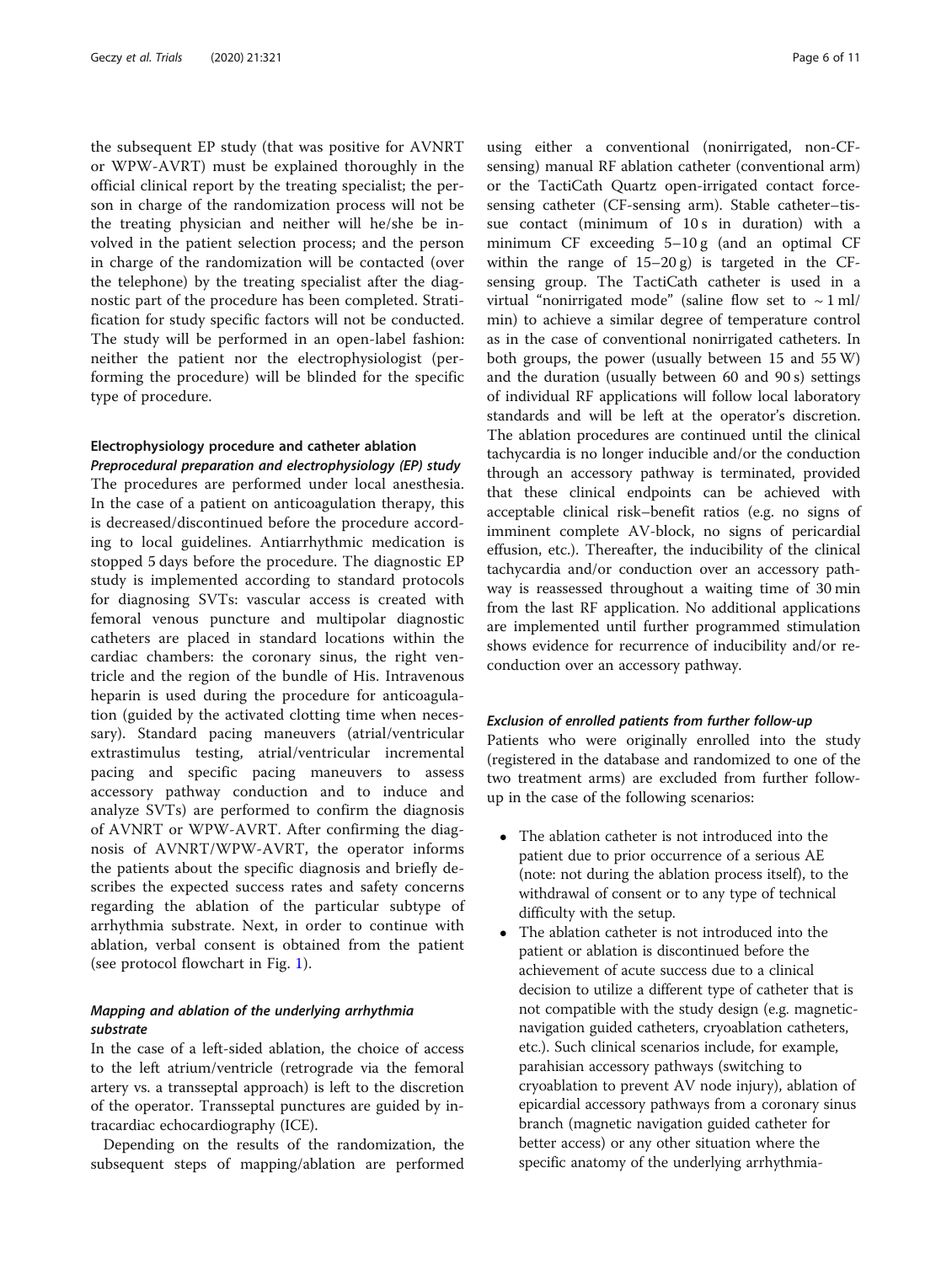substrate involves an increased potential risk thereby necessitating the utilization of special approaches.

However, those individuals for whom ablation was implemented with a "study-compatible" ablation catheter yet the applications were prematurely discontinued due to the occurrence of (serious) AEs will indeed be taken into consideration for further analyses (i.e. these patients will not be excluded from further follow-up) in order to be able to assess the safety aspects of CF sensing vs. non-CF sensing during catheter ablation.

#### Clinical follow-up procedure

Patients are discharged home within 2 days after the index procedure. Antiarrhythmic medication is discontinued after the ablation procedure. Follow-up of study patients is implemented as outlined in Table 2. All patients undergo physical examination, 12-lead ECG and echocardiography before and the next day after the procedure (note: only bedside echocardiography is performed after the procedure, in order to control for pericardial effusion). After discharge, patients have an outpatient visit at 3 months and at 12 months after the index procedure. During these outpatient visits, patients will be assessed for recurrence of palpitations (medical history), in addition to a physical examination and a 12 lead ECG. Additional outpatient visits during the 12 month follow-up period are scheduled only in the case of recurrence of symptoms (symptom-based follow-up appointments). In these cases, a detailed medical history and a 12-lead ECG will be taken, and the following additional examinations can also be performed (if necessary) in order to document the clinical arrhythmia: Holter monitoring (up to 3 weeks) and/or trans-telephonic event recorder (CardioMemo). In the case of recurrence, a redo electrophysiology study can be scheduled. An event qualifies as recurrence of clinical arrhythmia if the patient experiences identical complaints to those before

the ablation procedure, and the same type of narrowcomplex tachycardia is recorded with any of the following: 12-lead ECG, Holter monitor or trans-telephonic event recorder (CardioMemo). In addition, a recurrence is also identified in case the same type of clinical arrhythmia can be induced during a potential redo electrophysiology study, that was indicated due to recurrent palpitations. The occurrence of (serious) adverse events will be assessed and followed-up during the procedure, before discharge, and at 3 and 12 months post discharge (additional follow-up appointments can also be scheduled if necessary). Echocardiography is done in case follow-up of pericardial effusion/tamponade is necessary, chest X-ray is done to follow-up possible phrenic nerve damage and vascular ultrasound is done if vascular access complications require it.

#### Adverse events and safety monitoring

Adverse events are registered and reported according to regulations of the medical ethics committee. The occurrence of the following complications are considered a major (serious) adverse event: death, acute myocardial infarction/coronary artery damage, major bleeding, abdominal bleeding, cardiac tamponade or pericardial effusion requiring intervention (and/or prolonging the duration of hospitalization), ischemic cerebral event and other procedure-related embolic events, high-degree AV-block requiring PM implantation, atrial esophageal fistula, phrenic nerve palsy and vascular access complications (requiring intervention and/or prolonging the duration of hospitalization, e.g. arteriovenous fistula, or aneurysm). Minor adverse events are as follows: mild pericardial effusion, minor bleeding, and minor vascular access complications that do not require interventions and do not prolong the duration of hospitalization; in addition, nonsustained high-degree AV-block or sustained first-degree AV-block not requiring pacemaker implantation.

Table 2 Follow-up design of the COBRA-PATH study

| Type of clinical examination                            | Before the index<br>procedure | day after the index<br>procedure | 3 months after the index<br>procedure (outpatient visit)        | 12 months after the index<br>procedure (outpatient visit)       |
|---------------------------------------------------------|-------------------------------|----------------------------------|-----------------------------------------------------------------|-----------------------------------------------------------------|
| Physical examination/history <sup>a</sup>               | $^+$                          | $^+$                             |                                                                 |                                                                 |
| 12-lead surface<br>electrocardiogram <sup>a</sup>       | $^+$                          | $^{+}$                           |                                                                 |                                                                 |
| Echocardiography                                        |                               | + (bedside echo)                 |                                                                 |                                                                 |
| 24-h (or longer-term)<br>Holter monitoring <sup>a</sup> | If available                  |                                  | In case necessary to detect<br>possible recurrence <sup>b</sup> | In case necessary to detect<br>possible recurrence <sup>b</sup> |
| Trans-telephonic event<br>recorder (CardioMemo)         | If available                  |                                  | In case necessary to detect<br>possible recurrence <sup>b</sup> | In case necessary to detect<br>possible recurrence <sup>b</sup> |

COBRA-PATH Contact-Force-Sensing-Based Radiofrequency Catheter Ablation in Paroxysmal Supraventricular Tachycardias <sup>a</sup>

<sup>a</sup>These examinations can also be scheduled any time during the 12-month follow-up period in the case that the patient experiences recurrence of symptoms (symptom-based follow-up appointment)

**b** Decision to perform these examinations will be made jointly by the treating cardiologist and the study investigators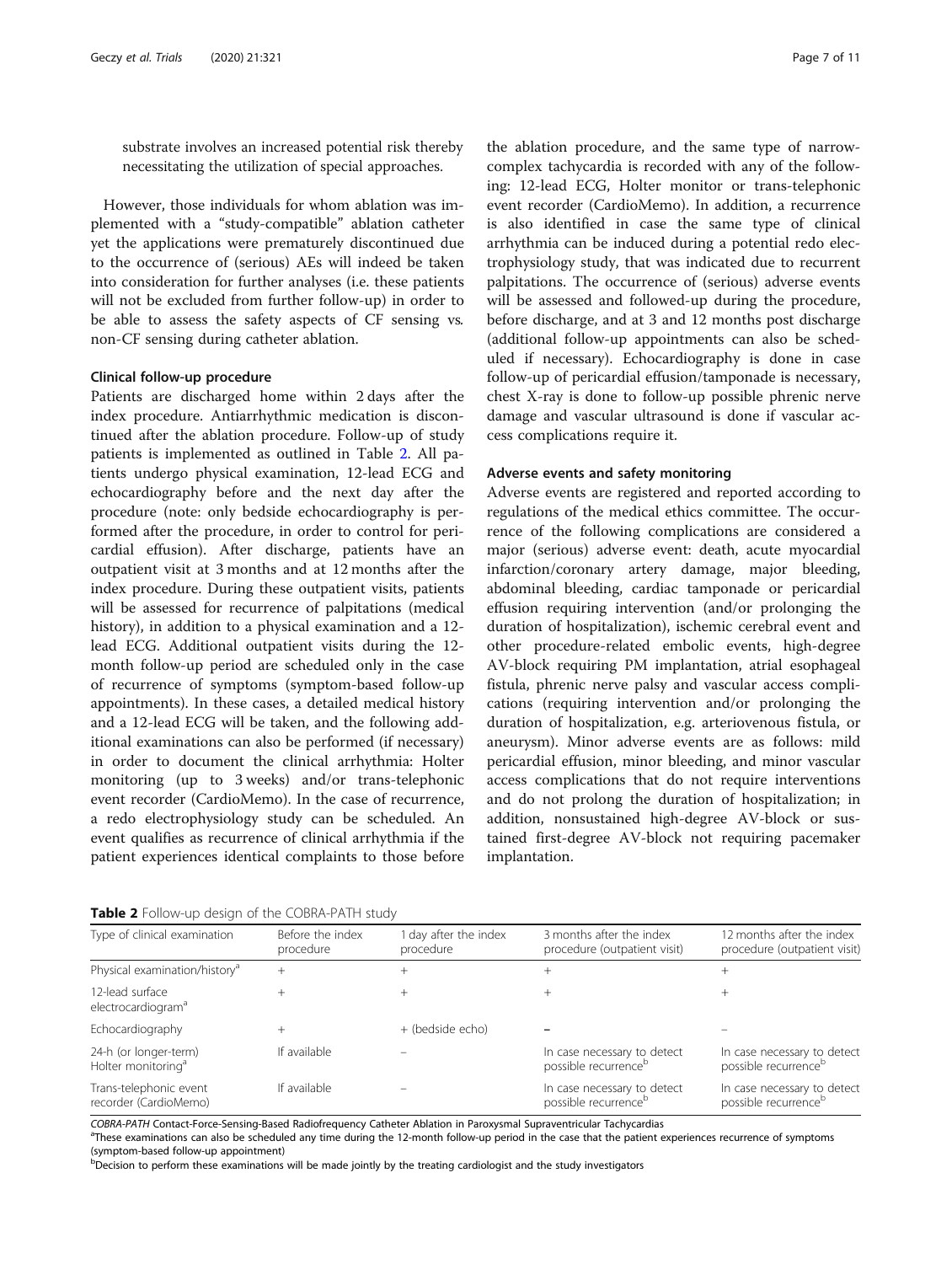Since the conduct of this trial is considered low risk for participating subjects (due to the fact that CFsensing catheters have already been proven by multiple clinical studies to be safe in the ablation of other types of cardiac arrhythmias), the ethical committee has agreed to omit the establishment of a safety committee.

#### Statistical analysis

The number of radiofrequency applications during the ablation procedures of AVNRT and WPW-AVRT (primary study endpoints), as well as other continuous procedural parameters from the group of secondary study endpoints (such as total procedural duration, fluoroscopy time and overall duration of RF applications), will be expressed as mean  $\pm$  SD or median (interquartile range) depending on their distributions, and statistical analysis of these variables will be conducted using either the two-sample  $t$  test or the Mann–Whitney test, again depending on the underlying distribution of the data.

The recurrence rate of PSVT at 1 year (as an indicator of long-term success rate of the index procedure), as well as the acute success rate and the major/minor complication rates of the index procedures (secondary study endpoints), will be presented as absolute and relative frequencies. The associations between treatment and these secondary endpoints will be analyzed with the chisquared test or with Fischer's exact test, as appropriate. Moreover, logistic regression will be performed to examine these associations and will, if needed, be adjusted for unbalanced baseline characteristics. Freedom from PSVT recurrence will be determined with Kaplan–Meier analysis, and differences in recurrence-free survival rates will be evaluated with the log-rank test. A  $p$  value of 0.05 will be considered significant for all statistical determinations, and all reported  $p$ -values will be based on two-sided tests.

#### Sample size calculation

The sample size calculations were based on the following:

- A retrospective analysis of AVNRT/WPW-AVRT ablations performed in our institute within the last 6 months revealed that the mean number of radiofrequency applications required for successful ablations was  $4.81 \pm 3.21$ , which is in line with previous results found in the literature [\[30\]](#page-10-0).
- According to previous studies, the ablation efficiency for patients with atrial fibrillation has been increased with the use of CF-sensing technology by approximately  $15-20\%$  [\[1](#page-9-0),  $4-19$  $4-19$ ], as revealed by the reduced number and duration of RF applications in atrial fibrillation ablation. We assume that in terms of ablation efficiency, the significance of CF sensing will

be even more pronounced in the treatment (catheter ablation) of such simple arrhythmia substrates as that of AVNRT and WPW-AVRT, therefore (regarding our sample calculations) a 25% reduction in RF application number was considered realistic to represent a clinically significant change.

Evaluation of the distribution of RF applications in our database of AVNRT/WPW-AVRT ablations (mentioned under the first point) revealed a positive skewness, and therefore logarithm transformation (natural log) was performed in order to approximate a normal distribution of the variables. The mean and standard deviation of the natural logs of application numbers were computed and amounted to  $1.39 \pm 0.59$ ; these values were subsequently used in our sample size calculations.

For the sample size calculations, we used two different calculator tools: an online sample-size calculator tool ([http://powerandsamplesize.com/Calculators/Compare-2-](http://powerandsamplesize.com/Calculators/Compare-2-Means/2-Sample-Equality) [Means/2-Sample-Equality](http://powerandsamplesize.com/Calculators/Compare-2-Means/2-Sample-Equality)) and G\*power [\(http://www.gpo](http://www.gpower.hhu.de/en.html)[wer.hhu.de/en.html\)](http://www.gpower.hhu.de/en.html). In both methods, we applied the appropriate test comparing the difference of two independent means of two groups (calculation formulas are presented on the calculator's website and in G\*power). The mean application number of the group with the study catheter was assumed to be reduced by 25% (as already mentioned) compared to the control group (thus amounting to  $1.39 \times 0.75 = 1.043$  and the standard deviation of this group was assumed to be identical to the control group. The power was set to 80% and the type 1 error (α) to 5% (two-tailed). Using these parameters, both methods/ calculators determined the same sample size of patients  $(2 \times 46 = 92)$ , which would be required to show a statistical significance in the case of a clinically significant reduction (25%, as mentioned earlier) of RF application number.

Allowing a dropout rate of 15%, the total sample size would become around 106. In addition, the acute success rate of AVNRT/WPW-AVRT ablations has been reported to be around 95% [[26](#page-10-0), [29](#page-10-0)]. Taking this into consideration, the total number of patients required for the purposes of this study would be 112.

#### **Discussion**

In the past decades, radiofrequency catheter ablation has become firmly established as a first-line therapy of paroxysmal SVT, and according to European and US guidelines it has a Class I indication in symptomatic cases [\[26,](#page-10-0) [29](#page-10-0)]. The reported short-term and long-term success rates of the conventional approach of both AVNRT and WPW-AVRT ablations are reasonably high and they are also considered a safe procedure in terms of major/minor complication rates [\[20,](#page-10-0) [24,](#page-10-0) [30](#page-10-0), [31](#page-10-0)]. The acute success rate of catheter ablation of AVNRT and WPW-AVRT with the conventional (non-CF-based)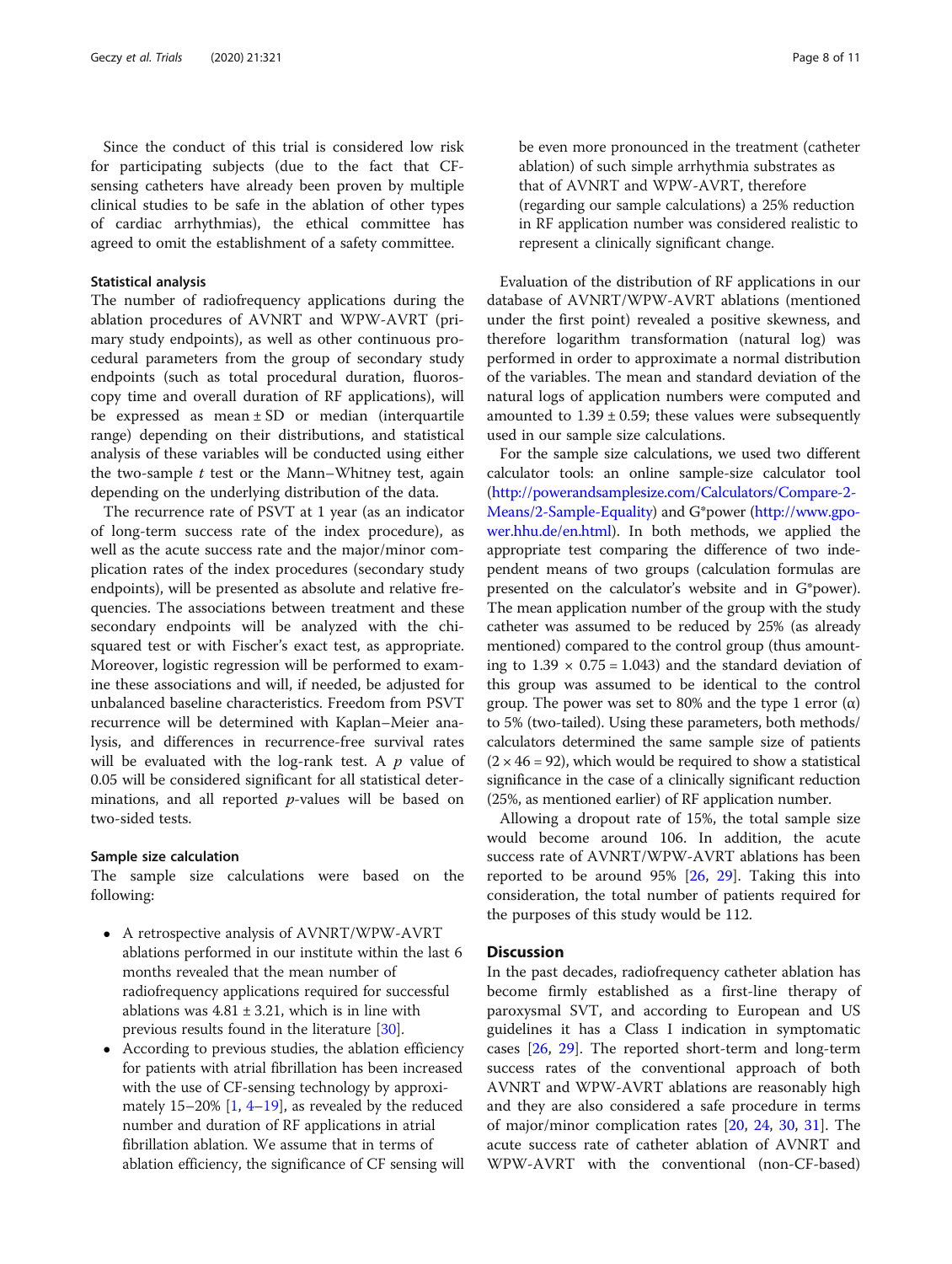approach has been reported to be 96–97% and 93% respectively, whereas the recurrence rate of AVNRT ablation is approximately 5% and that of WPW-AVRT ablation is around 8% [[20](#page-10-0)–[25](#page-10-0)].

However, inadequate contact between the catheter tip and the target tissue during ablation might have an important role in cases where the arrhythmia substrate is difficult to ablate. This is especially true for such locations as the right free wall, where catheter-stability issues can significantly hinder accessory pathway ablation [\[30](#page-10-0)]. We expect that adding contact force-sensing technology to the conventional ablation approach can further improve acute and long-term success rates of AVNRT/ WPW-AVRT ablations, and might also further improve the safety profile of these procedures. In terms of basic procedural parameters (RF application number/time, total procedural time, fluoroscopy time), we definitely expect an improvement compared with the conventional technology.

Our expectations are based on the results of several clinical trials which demonstrated that CF-sensing improves clinical outcomes in patients with atrial fibrillation in comparison with conventional catheter-based therapy  $[1, 4-19]$  $[1, 4-19]$  $[1, 4-19]$  $[1, 4-19]$  $[1, 4-19]$  $[1, 4-19]$ . Table [1](#page-2-0) presents an overview of these clinical studies. These investigations have demonstrated that CF-sensing improves the recurrence rate of atrial fibrillation in comparison to conventional catheter-based therapy, as well as significantly reducing the total procedure and ablation times. Moreover, CF-sensing allows operators to spend less time assessing signal or impedance drop during the ablation process. Exposure to radiation has also been reported to diminish with CFsensing.

A recent meta-analysis of the controlled trials on CFbased ablation vs. conventional approach in patients with atrial fibrillation (presented in Table [1\)](#page-2-0) has found enhanced safety of using CF-based ablation technology with acceptable rates of minor and major complications and reduced rates of cardiac perforation (although this did not reach statistical significance) [[3\]](#page-9-0). This is probably attributable to two factors: the continuous monitoring of the catheter while manipulating the cardiac chambers, with real-time feedback of catheter tip–tissue contact; and avoiding ablation when the CF is suboptimal (which would reduce the need for excessive ablations and subsequent related complications). We strongly believe that through these two factors, CF sensing would have a similar beneficial effect on the complication rate of AVNRT/accessory pathway ablation. Therefore (based on the aforementioned studies), as far as potential risks associated with CF sensing are concerned, we believe that there is no additional risks of complications expected with the use of CF sensing during AVNRT/ accessory pathway ablation. Instead, using CF sensing should rather reduce the complication rate and enhance the safety profile of these ablations, as well.

Despite compelling evidence in atrial fibrillation ablation, no randomized controlled clinical trial has yet assessed the feasibility of CF sensing in the ablation of (P)SVTs. Although the TOCCATA study enrolled patients with right-sided SVTs as well, it was conducted in a nonrandomized, uncontrolled fashion, comparing the results of CF-sensing-based catheter ablations (performed in this study with the TactiCath catheter) with the results of conventional (non-CF-sensing-based) ablation techniques reported in the literature (for right-sided SVT) prior to the study. In addition, the focus of this trial was the safety profile of the CF-sensing catheter, and parameters such as the recurrence rate, total procedure/ablation time and fluoroscopy time have not been evaluated for right-sided SVTs [\[5](#page-9-0), [6](#page-9-0)].

Since catheters equipped with CF-sensing technology already have an established role in atrial fibrillation ablation, and are also demonstrated to represent a safe methodology, we raise no potential concerns regarding the usage of the same types of catheters in the population of patients with PSVT. On the contrary, we strongly believe that the aforementioned results of the CFsensing technology in AF ablations are also highly suggestive for the potential of this technology to be beneficial for PSVT patients. Since clear evidence (based on randomized controlled clinical trials) on the superiority of this technology in PSVT patients is currently lacking, we believe that our study can give an answer to the question of whether CF sensing is beneficial to use in ablation procedures targeting less complex substrates, like the slow-pathway of the AV node and the accessory pathways in different anatomic locations.

#### Limitations

Commercially available CF-sensing catheters utilize irrigated-tip technology as a standard feature (and currently, nonirrigated CF-sensing catheters are not being manufactured). However, the standard catheter type used for PSVT ablations is a nonirrigated catheter. In order to create a comparable ablation approach, we intend to use the CF-sensing catheter in a "virtual nonirrigated modus" (irrigation rate set at 2 ml/min), thereby achieving similar temperature-controlled ablation characteristics to those with the nonirrigated catheters. The small amount of residual irrigation could, however, lead to potential bias and inconsistencies as far as the homogeneity of the two ablation approaches are concerned, thereby adding another possible non-negligible factor to the equation, which can have a potential effect on outcome and efficacy. However, based on our experience (gained with several commercially available irrigated-tip catheters throughout a significant number of ablations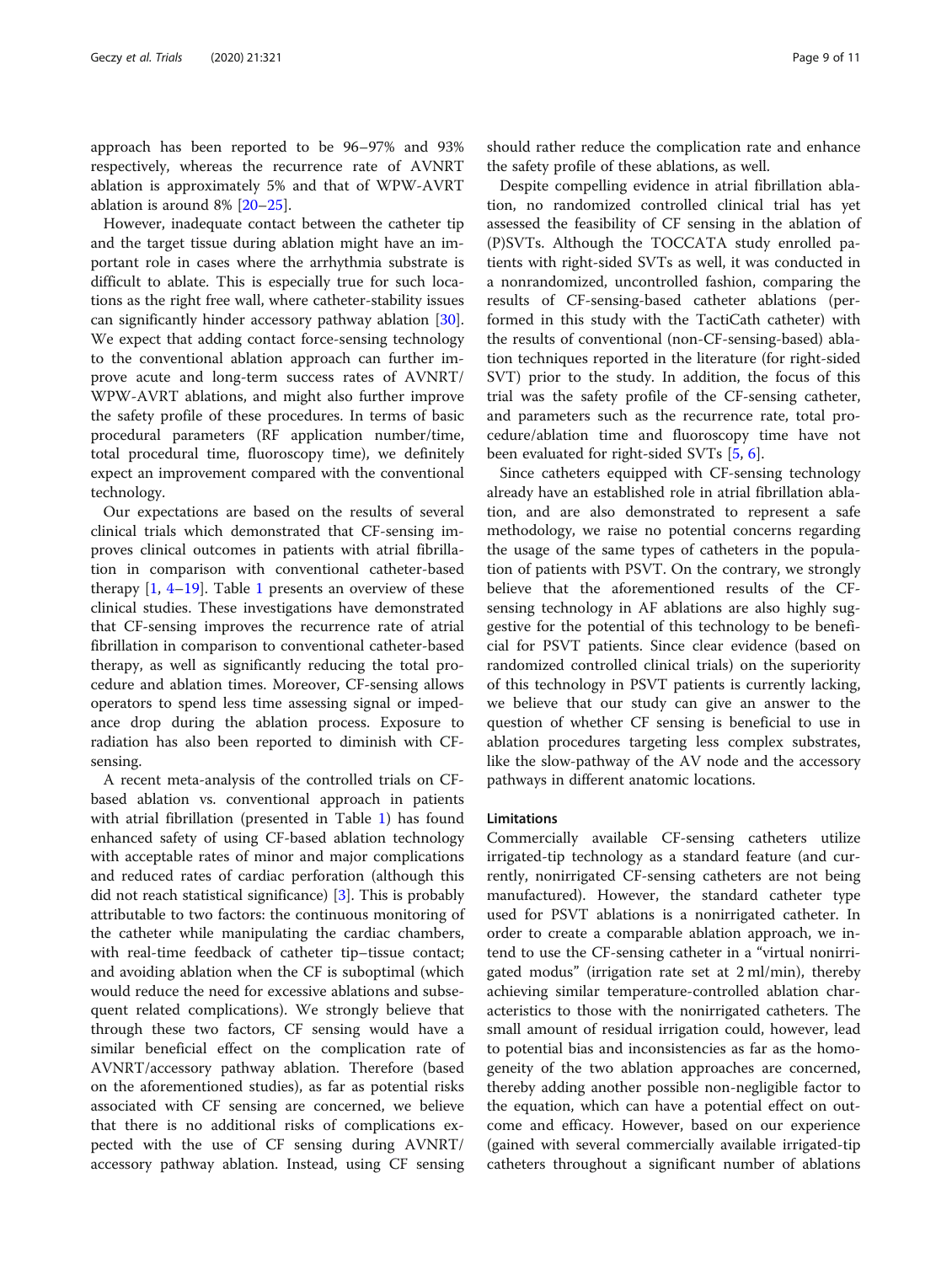<span id="page-9-0"></span>in our EP center), the efficacy and safety profiles of an irrigated catheter utilized in a "nonirrigated modus" are comparable to the characteristics of nonirrigated ablation.

#### Trial status

Recruitment of participants started on 25 August 2017 and is expected to be completed on 30 June 2020. This manuscript is based on protocol version 02 of 25 August 2017.

#### Supplementary information

Supplementary information accompanies this paper at [https://doi.org/10.](https://doi.org/10.1186/s13063-020-4219-1) [1186/s13063-020-4219-1.](https://doi.org/10.1186/s13063-020-4219-1)

Additional file 1. SPIRIT 2013 Checklist. Additional file 2. SPIRIT figure.

#### Abbreviations

AE: Adverse event; AV-block: Atrioventricular block; AVNRT: Atrioventricular nodal re-entry tachycardia; CF: Contact force; EPS: Electrophysiology study; ERP: Effective refractory period; ICE: Intracardiac echocardiography; (P)SVT: (Paroxysmal) Supraventricular tachycardia; RF: Radiofrequency; VT: Ventricular tachycardia; WPW-AVRT: Wolff–Parkinson–White syndrome– atrioventricular re-entrant tachycardia

#### Acknowledgements

Not applicable.

#### Authors' contributions

TS-T and TG drafted the manuscript and made substantial contributions to the conception and design of this clinical trial. NLRM contributed substantially to the design of the clinical database associated with this study and participated in the writing of this manuscript. All authors critically reviewed and approved the final manuscript.

#### Funding

This study is an investigator-initiated study. Sponsor of the trial: Erasmus MC Cardiology Department.

#### Availability of data and materials

The datasets used and/or analyzed during the current study are available from the corresponding author on reasonable request.

#### Ethics approval and consent to participate

The study protocol was approved on 18 September 2017 by the Medical Research Ethics Committee (2017-394) (reference WT/ea./371254) of Erasmus Medical Center in Rotterdam, the Netherlands. Written informed consent will be obtained from each participant.

#### Consent for publication

Not applicable.

#### Competing interests

The authors declare that they have no competing interests.

#### Author details

<sup>1</sup>Thoraxcenter, Department of Clinical Electrophysiology, Erasmus MC, University Medical Center Rotterdam, Postbus 2040, 3000, CA, Rotterdam, The Netherlands. <sup>2</sup>Department of Cardiology, Erasmus MC, University Medical Center Rotterdam, dr. Molewaterplein 40, 3015, GD, Rotterdam, The Netherlands. <sup>3</sup>Department of Cardiology, Electrophysiology, Rotterdam, The Netherlands.

#### Received: 21 November 2019 Accepted: 28 February 2020 Published online: 09 April 2020

#### References

- 1. Ullah W, Hunter RJ, Haldar S, McLean A, Dhinoja M, Sporton S, et al. Comparison of robotic and manual persistent AF ablation using catheter contact force sensing: an international multicenter registry study. Pacing Clin Electrophysiol. 2014;37(11):1427–35.
- 2. Gerstenfeld EP. Contact force-sensing catheters: evolution or revolution in catheter ablation technology? Circ Arrhythm Electrophysiol. 2014;7(1):5–6.
- 3. Shurrab M, Di Biase L, Briceno DF, Kaoutskaia A, Haj-Yahia S, Newman D, et al. Impact of contact force technology on atrial fibrillation ablation: a meta-analysis. J Am Heart Assoc. 2015;4(9):e002476.
- 4. Martinek M, Lemes C, Sigmund E, Derndorfer M, Aichinger J, Winter S, et al. Clinical impact of an open-irrigated radiofrequency catheter with direct force measurement on atrial fibrillation ablation. Pacing Clin Electrophysiol. 2012;35(11):1312–8.
- 5. Kuck KH, Reddy VY, Schmidt B, Natale A, Neuzil P, Saoudi N, et al. A novel radiofrequency ablation catheter using contact force sensing: Toccata study. Heart Rhythm. 2012;9(1):18–23.
- 6. Reddy VY, Shah D, Kautzner J, Schmidt B, Saoudi N, Herrera C, et al. The relationship between contact force and clinical outcome during radiofrequency catheter ablation of atrial fibrillation in the TOCCATA study. Heart Rhythm. 2012;9(11):1789–95.
- 7. Neuzil P, Reddy VY, Kautzner J, Petru J, Wichterle D, Shah D, et al. Electrical reconnection after pulmonary vein isolation is contingent on contact force during initial treatment: results from the EFFICAS I study. Circ Arrhythm Electrophysiol. 2013;6(2):327–33.
- 8. Casella M, Dello Russo A, Russo E, Al-Mohani G, Santangeli P, Riva S, et al. Biomarkers of myocardial injury with different energy sources for atrial fibrillation catheter ablation. Cardiol J. 2014;21(5):516–23.
- 9. Andrade JG, Monir G, Pollak SJ, Khairy P, Dubuc M, Roy D, et al. Pulmonary vein isolation using "contact force" ablation: the effect on dormant conduction and long-term freedom from recurrent atrial fibrillation—a prospective study. Heart Rhythm. 2014;11(11):1919–24.
- 10. Kimura M, Sasaki S, Owada S, Horiuchi D, Sasaki K, Itoh T, et al. Comparison of lesion formation between contact force-guided and non-guided circumferential pulmonary vein isolation: a prospective, randomized study. Heart Rhythm. 2014;11(6):984–91.
- 11. Marijon E, Fazaa S, Narayanan K, Guy-Moyat B, Bouzeman A, Providencia R, et al. Real-time contact force sensing for pulmonary vein isolation in the setting of paroxysmal atrial fibrillation: procedural and 1-year results. J Cardiovasc Electrophysiol. 2014;25(2):130–7.
- 12. Natale A, Reddy VY, Monir G, Wilber DJ, Lindsay BD, McElderry HT, et al. Paroxysmal AF catheter ablation with a contact force sensing catheter: results of the prospective, multicenter SMART-AF trial. J Am Coll Cardiol. 2014;64(7):647–56.
- 13. Sciarra L, Golia P, Natalizia A, De Ruvo E, Dottori S, Scara A, et al. Which is the best catheter to perform atrial fibrillation ablation? A comparison between standard ThermoCool, SmartTouch, and Surround Flow catheters. J Interv Card Electrophysiol. 2014;39(3):193–200.
- 14. Wakili R, Clauss S, Schmidt V, Ulbrich M, Hahnefeld A, Schussler F, et al. Impact of real-time contact force and impedance measurement in pulmonary vein isolation procedures for treatment of atrial fibrillation. Clin Res Cardiol. 2014;103(2):97–106.
- 15. Wutzler A, Huemer M, Parwani AS, Blaschke F, Haverkamp W, Boldt LH. Contact force mapping during catheter ablation for atrial fibrillation: procedural data and one-year follow-up. Arch Med Sci. 2014;10(2):266–72.
- 16. Jarman JW, Panikker S, Das M, Wynn GJ, Ullah W, Kontogeorgis A, et al. Relationship between contact force sensing technology and medium-term outcome of atrial fibrillation ablation: a multicenter study of 600 patients. J Cardiovasc Electrophysiol. 2015;26(4):378–84.
- 17. Kautzner J, Neuzil P, Lambert H, Peichl P, Petru J, Cihak R, et al. EFFICAS II: optimization of catheter contact force improves outcome of pulmonary vein isolation for paroxysmal atrial fibrillation. Europace. 2015;17(8):1229–35.
- 18. Sigmund E, Puererfellner H, Derndorfer M, Kollias G, Winter S, Aichinger J, et al. Optimizing radiofrequency ablation of paroxysmal and persistent atrial fibrillation by direct catheter force measurement—a case-matched comparison in 198 patients. Pacing Clin Electrophysiol. 2015;38(2):201–8.
- 19. Reddy VY, Dukkipati SR, Neuzil P, Natale A, Albenque JP, Kautzner J, et al. Randomized, controlled trial of the safety and effectiveness of a contact